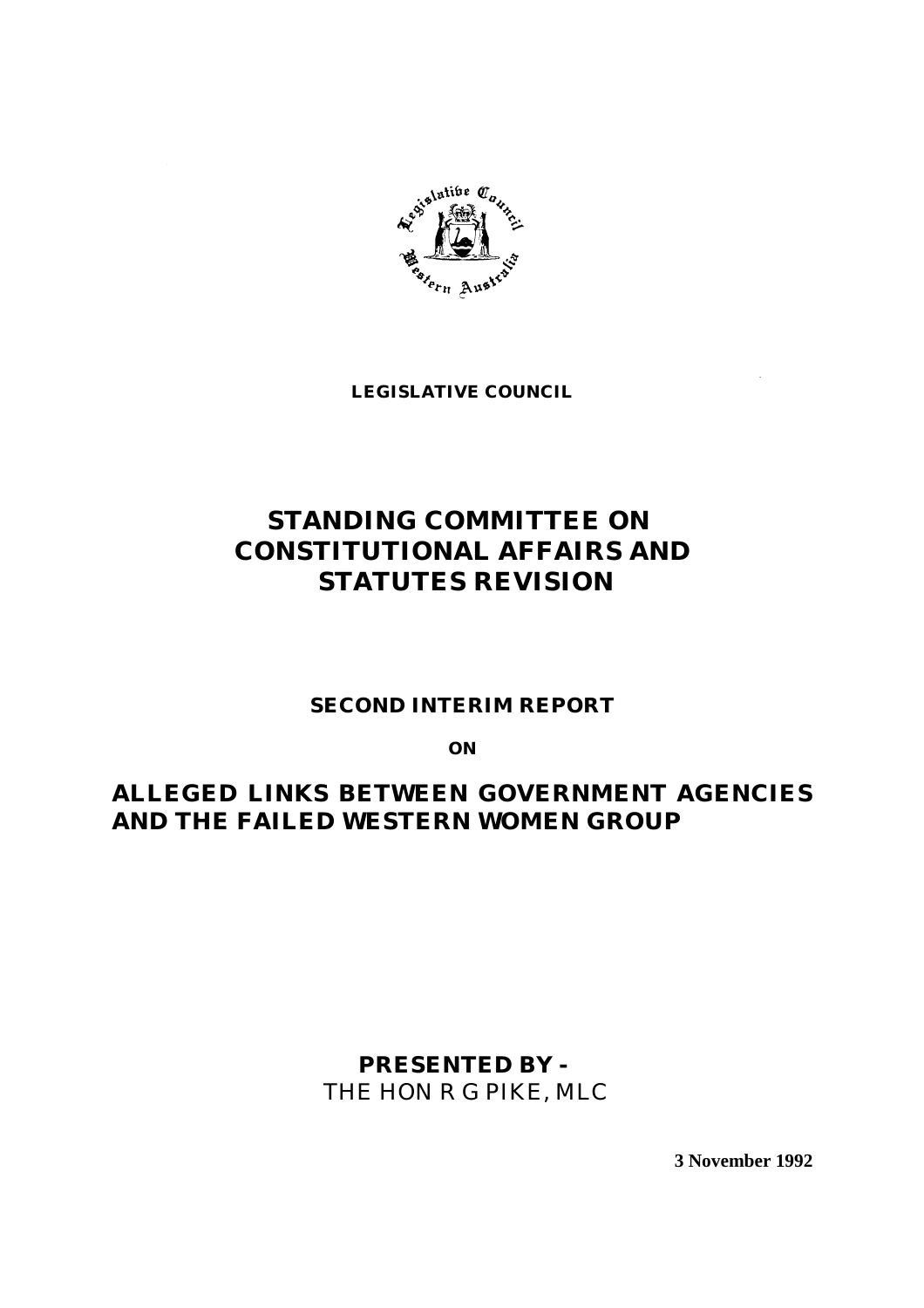#### **MEMBERS**

Hon R G Pike MLC (Chairman) Hon John Caldwell MLC Hon John Halden MLC

#### **STAFF**

Mr Peter Atkins, Legal Adviser Mr John Paolino, Advisor to the Committee Ms Rebecca Maslen, Advisory/Research Officer Mr Mark Hilditch, Clerk to the Committee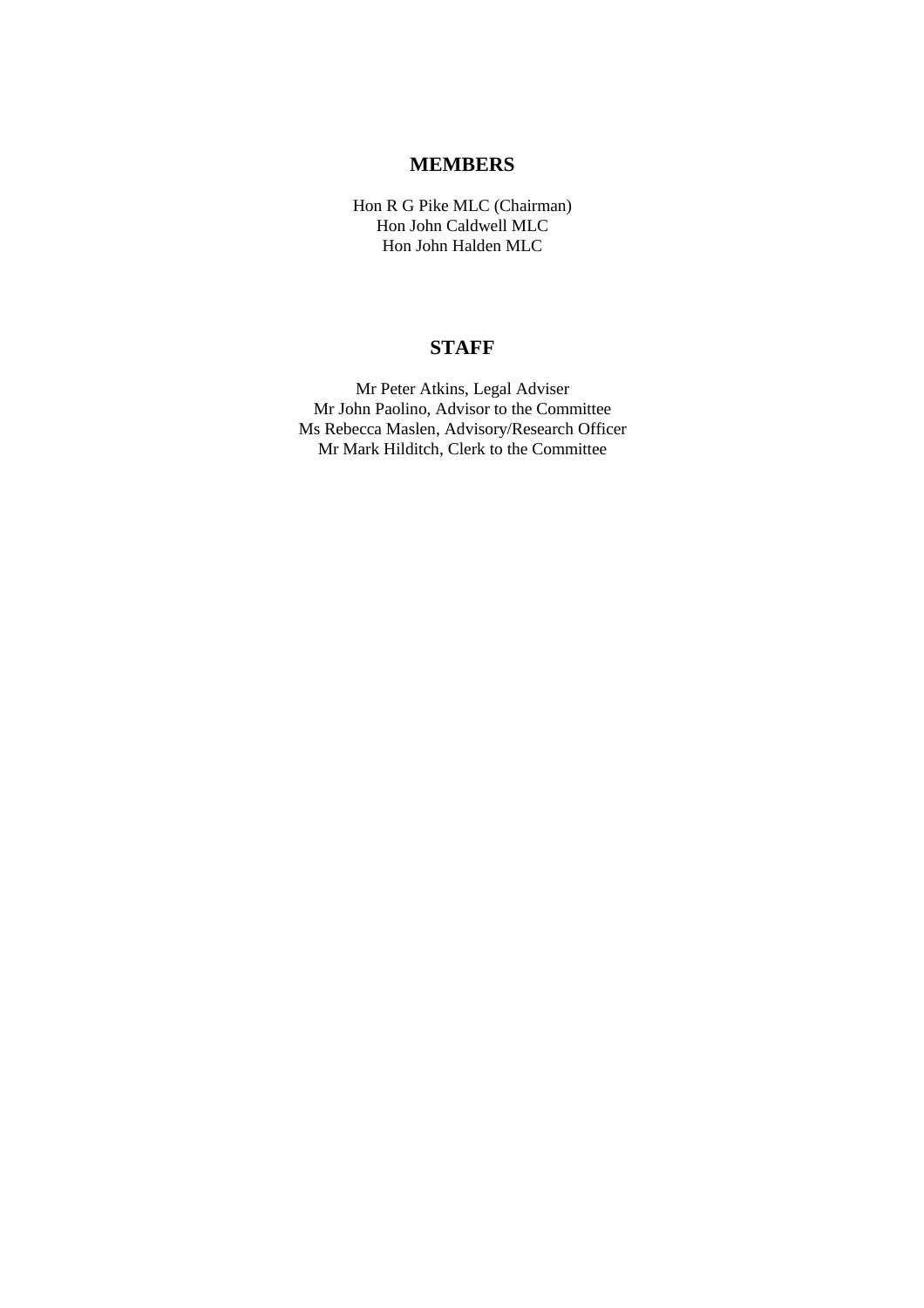## **STANDING COMMITTEE ON CONSTITUTIONAL AFFAIRS AND STATUTES REVISION**

#### **INTERIM REPORT ON LINKS BETWEEN GOVERNMENT AGENCIES AND THE FAILED WESTERN WOMEN GROUP.**

#### **TERMS OF REFERENCE**

The Terms of Reference of the Committee are as follows:

- *1. The Legislative Council do appoint a committee to inquire into the links between Government agencies and the failed Western Women's Group, in particular to determine whether the state bears any legal responsibility for persons relying on the investment advice of that Group to their loss.*
- *2. The Parliament of Western Australia consider legislation that may be necessary to prevent a recurrence of the events which led to the loss by investors who relied on the Western Women Group or at least to ensure that the problems associated with such an operation are detected at an earlier stage.*

#### **Communication from Ms Marcelle Anderson to the Premier**

Ms Marcelle Anderson, Chief Executive Officer with the Ministry of the Premier and Cabinet who gave evidence on 21 October 1992, was unable to recall precisely what of the information received from Ms Margaret James (nee Wort), then Acting Director of the Office of Women's Interests she communicated to the Hon Dr Carmen Lawrence, MLA, Premier and Minister for Women's Interests. Although Ms Anderson stated clearly that she did not discuss Western Women with the Premier prior to its collapse, she does not recall what information regarding the Office of Women's Interests (of which WIRE is a part) she did convey to the Premier.

In the light of Ms Anderson's lack of recollection, the Committee thinks it appropriate to give the Premier the opportunity to clarify the communications between herself and Ms Anderson.

#### **Appearance of Ministers**

Under our system of responsible government, where a Minister may be criticised both for actions and failure to act, it is appropriate that all Ministers concerned should be given the opportunity to appear before the Committee.

The Committee has heard from one former Minister assisting the Minister for Women's Interests - the Hon Kay Hallahan MLC. It has not heard the Premier or the then Minister Assisting the Minister for Women's Interests, the Hon Dr Judyth Watson MLA.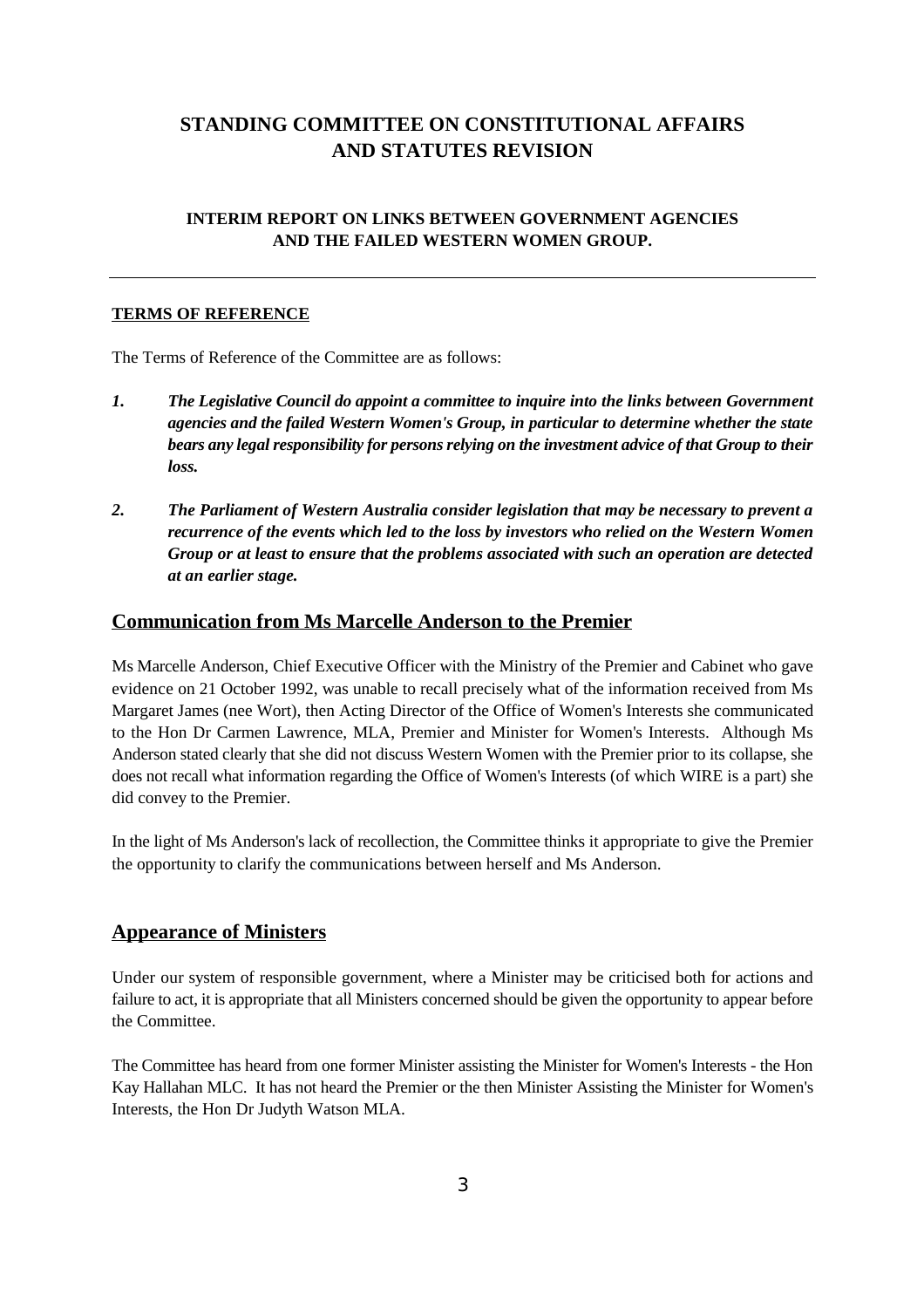In the case of the Premier, a former senior employee of Western Women - Ms Val Marsh - is the aunt of her son and was at various times Manager of Western Women at Fremantle and East Perth:

"The CHAIRMAN: Will you tell the Committee when you communicated work at Western Women Financial Services?

Ms MARSH: I began a two week training course there on 10 April 1989 and actually started on 24 April 1989."

"The CHAIRMAN: When did you cease employment at Western Women Financial Services?

Ms MARSH: We were sacked by the receiver on 11 March." *(Committee note: 1991)*

In relation to her association with the Premier, Ms Marsh gave the following evidence:

"Hon PETER FOSS: You know the Premier, don't you?

Ms MARSH: Yes.

Hon PETER FOSS: Do you know her personally?

Ms MARSH: Yes.

Hon PETER FOSS: Have you ever discussed it with her?

Ms MARSH: No.

Hon PETER FOSS: You have never discussed any aspect of Western Women with her?

Ms MARSH: I indicated to her that I worked there, that was all.

Hon PETER FOSS: So she knew you worked there?

Ms MARSH: Yes.

Hon PETER FOSS: Once the fuss started to appear in the newspaper did she contact you to find out whether you could give any information about it?

Ms MARSH: No.

Hon PETER FOSS: She was the Minister for Women's Interests at the time, was she not?

Ms MARSH: I believe so.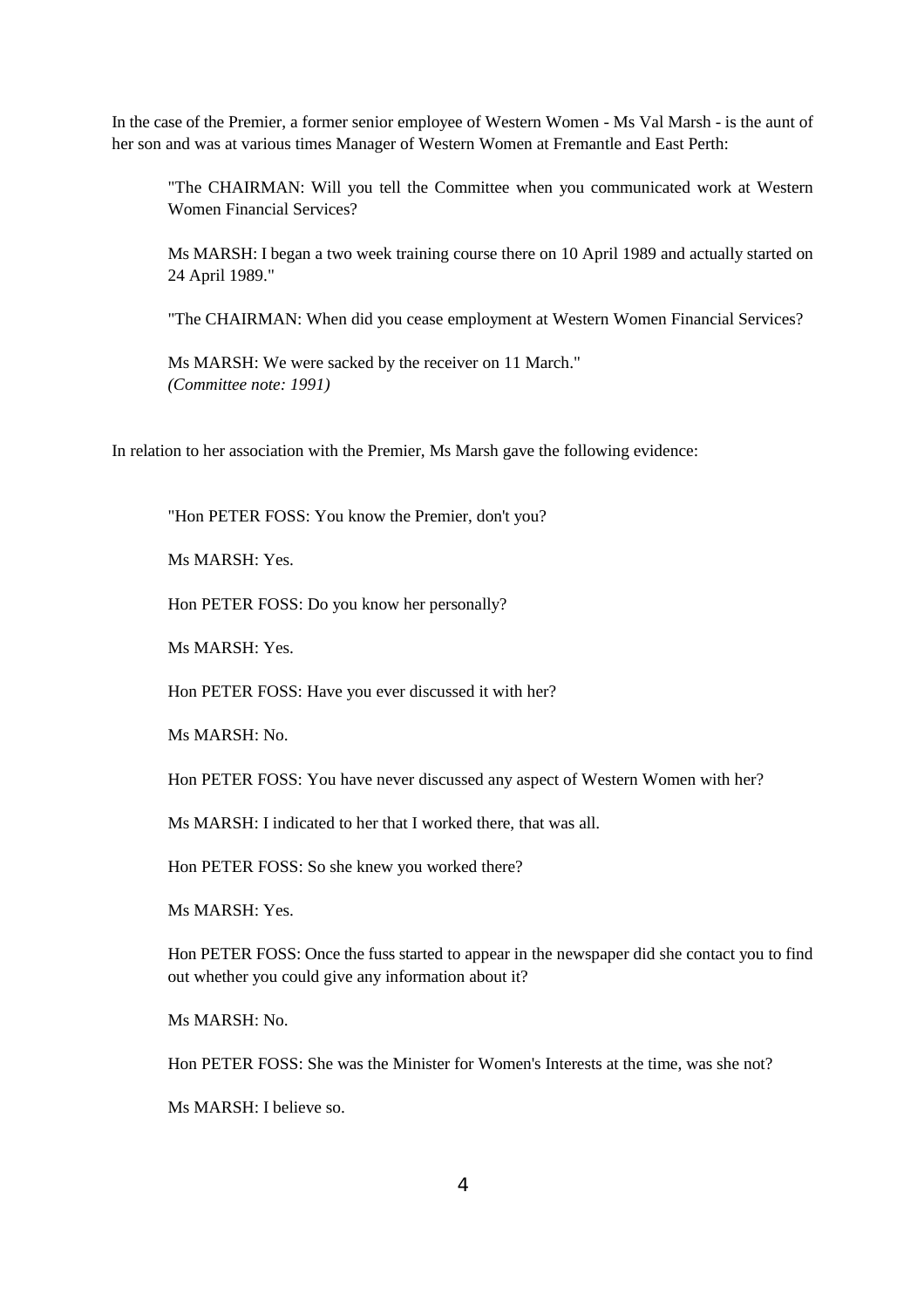Hon PETER FOSS: Would you have been willing to talk to her about it if she had contacted you?

Ms MARSH: No.

Hon PETER FOSS: Why not?

Ms MARSH: Because I do not believe in nepotism."

Despite this, in the Legislative Assembly on 9 April 1992, the Premier denied that prior to the collapse she was even aware of the name of the company, or that she knew any of the senior people associated with the Greenburg companies. Therefore, it seems appropriate and fair to give the Premier the opportunity to contradict the evidence of Ms Marsh and, if necessary, clarify her state of knowledge at that time.

#### **Request from Cheryl Edwardes, MLA**

On the 29th October 1992, the Committee received a letter from Cheryl Edwardes MLA, requesting that she be asked to formally attend before the Committee to deal with a series of questions which have been asked of her direct by Committee Member the Hon John Halden MLC, in his capacity as a member of the Legislative Council. The questions were asked without the Committee's knowledge.

#### **Recommendation**

Accordingly, the Committee recommends to the House that a message be sent forthwith to the Legislative Assembly requesting they grant leave to the Premier, the Hon Judyth Watson MLA and Cheryl Edwardes MLA to appear before the Committee and give evidence. It may also assist that House to be acquainted with the evidence of Ms Marsh in making its decision whether to permit the Premier to appear.

In order to carry out that recommendation, the Committee recommends that the House adopt the following motion:-

THAT a message be sent to the Legislative Assembly in the following terms:

"The Legislative Council requests the Legislative Assembly to grant leave to the Premier, the Hon Dr Carmen Lawrence MLA, the Hon Judyth Watson MLA and Cheryl Edwardes MLA to attend before the Standing Committee on Constitutional Affairs and Statutes Revision of the Legislative Council to give evidence into its inquiry into regarding the loss to investors from the failure of the Western Women Group and the government's responsibility arising therefrom and attaches for the information of the Legislative Assembly a transcript of the evidence of Ms Val Marsh given to that Committee"

and orders that the transcript of such evidence be attached to such message.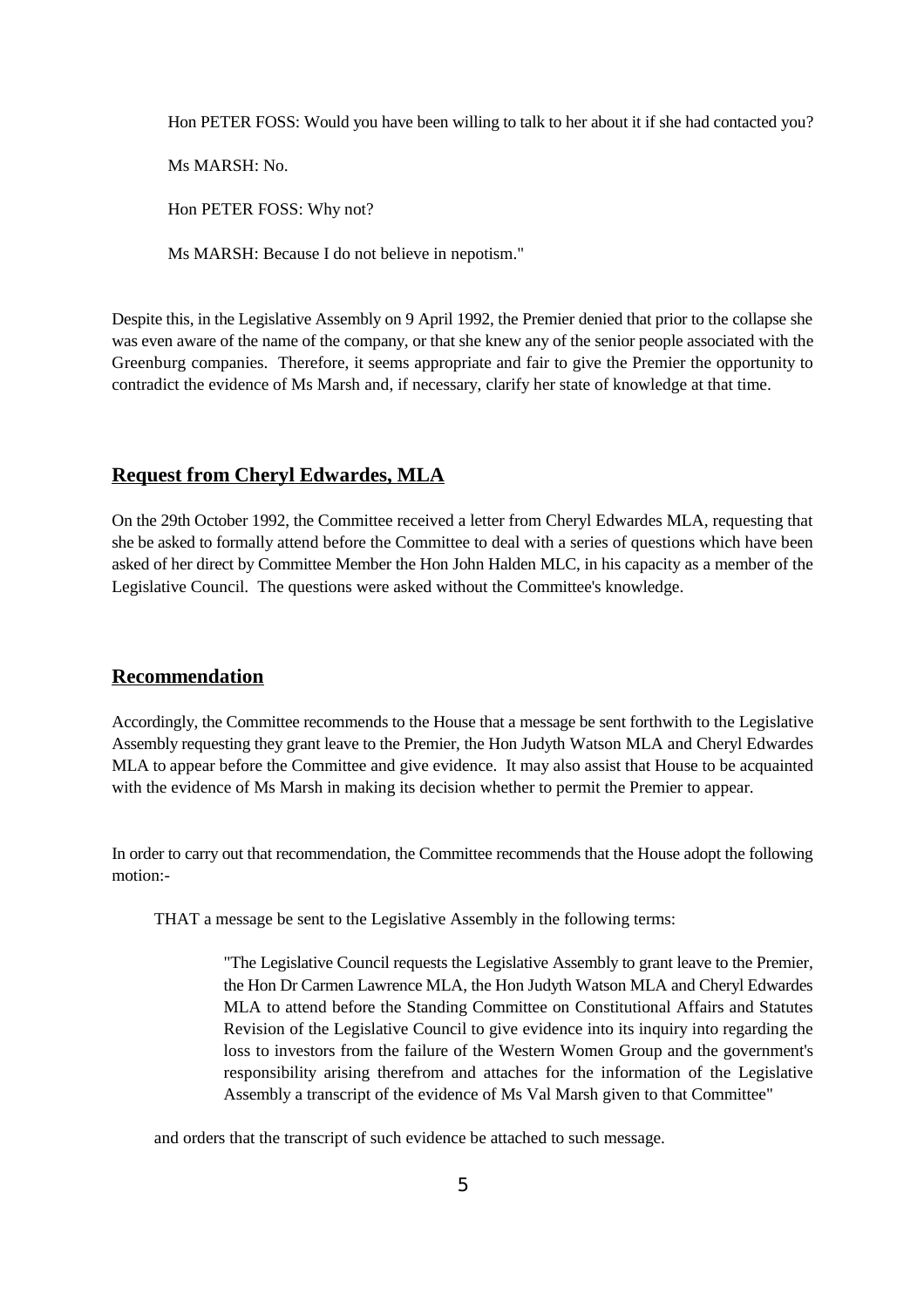#### **Extension of Time Sought**

As well as the foregoing matters there is still some evidence to be taken from the R & I Bank Ltd and its officers, and the Committee has subpoenaed information from National Australia Bank and the Bank of New Zealand, their association with the Greenburg companies having recently been revealed. Additionally, at the request of the Hon John Halden, the Committee has resolved to examine as witnesses those investors who have given statutory declarations to the Committee.

In those circumstances the Committee is of the view that it will not be able to complete hearing that evidence and to report by the date set by the House (26.11.92). Accordingly the Committee requests an extension to time in which to report. The Committee therefore recommends:-

THAT the period of time for reporting by the Standing Committee on Constitutional Affairs and Statutes Revision on its enquiry into links between Government Agencies and the failed Western Women Group be extended to 19th February 1993.

HON R G PIKE MLC CHAIRMAN OF THE COMMITTEE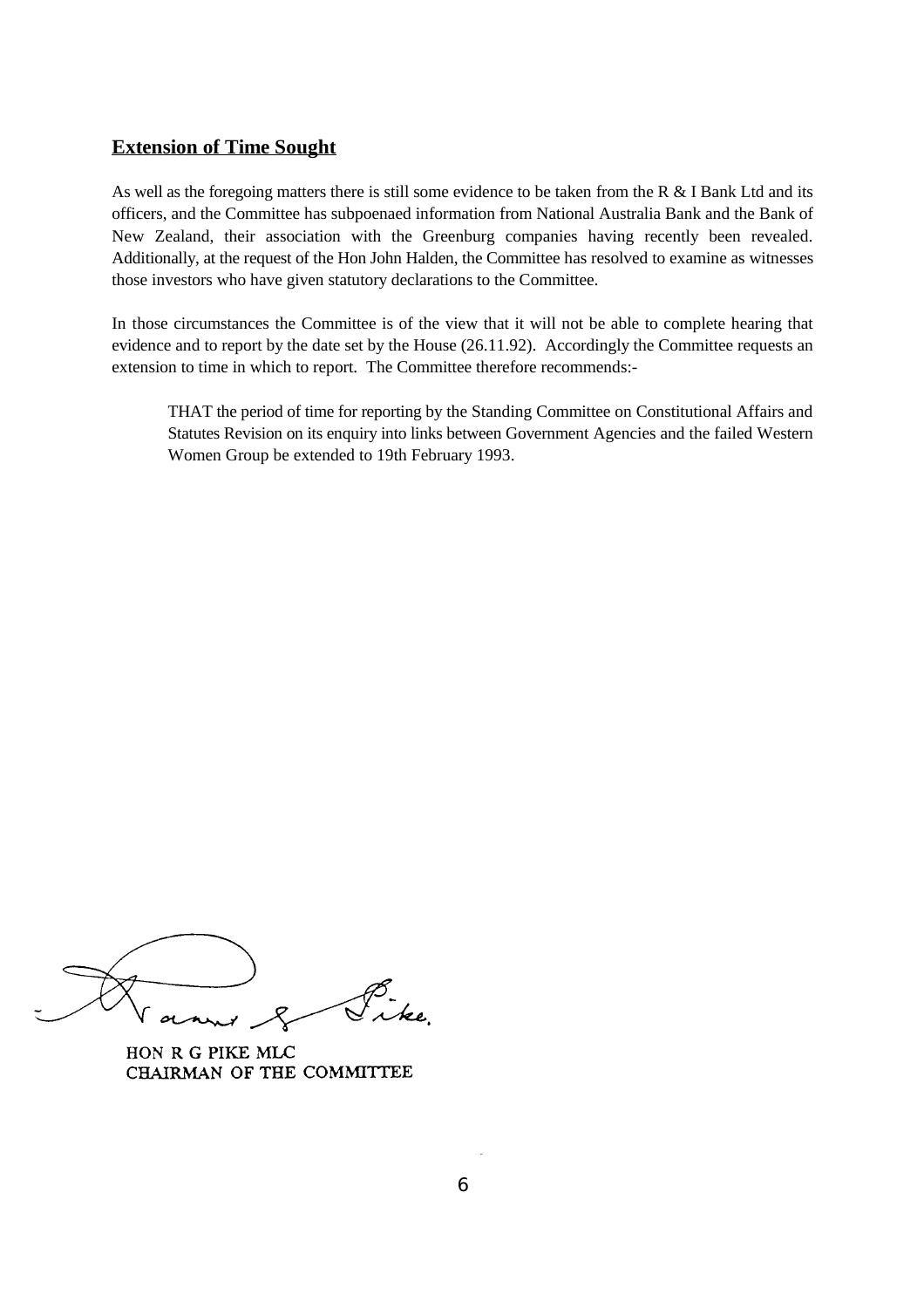# STANDING COMMITTEE ON CONSTITUTIONAL AFFAIRS AND STATUTES REVISION

## Dissent from Second Interim Report

I dissent from the majority report for the following reasons:

- 1. There is no need for the committee to seek to call the Premier because:
	- (a) leaving aside the highly selective evidence given in the majority report, no inconsistency appears between the evidence of Ms Anderson and Ms Marsh on the one hand, and the Premier's statements about Western Women on the other;
	- (b) the Premier has already indicated that she is willing to provide written answers to questions addressed to her by this committee.
- 2. In relation to Minister Watson's requested appearance before this committee, the minister has already indicated that she, also, is willing to provide written answers to questions addressed to her by this committee.
- 3. There is no need for Ms Edwardes MLA to appear before the committee. Her written responses to the questions put to her in my recent letter are sufficient.
- 4. The majority report concentrates on a matter which is, at best, incidental to the main purposes of the inquiry. Who, in Western Women, the Premier and Minister Watson knew has little or no bearing on WIRE's alleged or supposed links with Western Women or the activities of the R&I or any other bank involved with Robin Greenburg or Western Women.
- 5. The majority report does not deal with the real issues in its inquiry, particularly whether it is open to Western Women investors to regain the dollar value of their failed investments.
- 6. The extension of time within which to present the committee's final report is unnecessary -
	- (a) the proposed reporting date is well beyond the date of prorogation and suggests that the majority have no intention of finishing the inquiry this session;